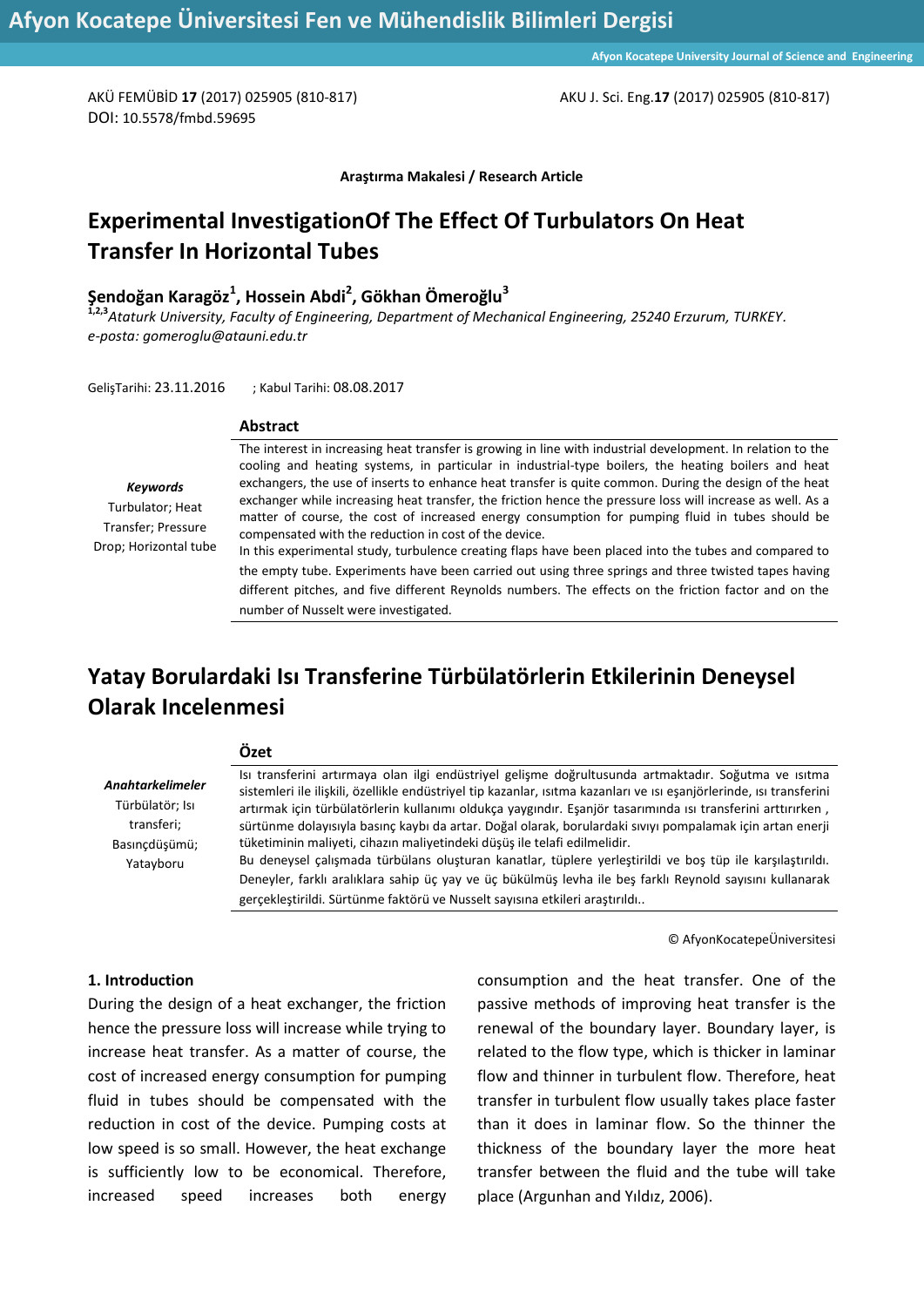Heat transfer and the effect of vortex in a turbulent air flow on the heat transfer through a tube were investigated experimentally. When compared to heat transfer in non-swirl tube flow; heat transfer in tubes containing a swirl element found to have increased significantly (Sparrow and Chaboki 1984).

The effects of curved strip, placed into a concentrically disposed double-tube heat exchanger, on the heat transfer and pressure loss were examined. Experiments were carried out both for isotropic and opposing flow situations. Heat transfer in double-tube air-cooled systems has been increased by 100% by inserting curved stripshaped diffusor into the tube (Yıldız*et al.* 1998).

In another study, fluid vibration characteristics of conical diffusor rings employed to increase the amount of heat transfer in heat exchangers were experimentally investigated. For the increase of Nusselt number with increasing Reynolds number and for the smallest slope embodiment, the maximum amount of heat transfer is obtained (Yakut and Şahin, 2004).

For the in-tube flow; the effect of the use of helical springs of circular cross section on heat transfer was experimentally investigated. The effects of friction factor and performance characteristics of this type of diffusors on heat transfer were studied. Consequently, wire windings have been found to be thermodynamically advantageous for the values of Reynolds number up to 13,000 (Yakut and Şahin, 2004).

Lee and Abdel-Moneim (2001), using CFD models, studied heat transfer and flow behavior in a horizontal channel to one surface of which twodimensional turbulators were mounted. Study was by constant heat flux. The turbulators used were found to significantly enhance heat transfer.

Another study on increasing the amount of heat transfer in a tube on which helical strips have effect was presented by Eiamsa-ard and Promvonge (2005). A helical tape, which produces turbulent flow helping increase the rate of heat transfer, was placed into the tube. Flow having Re values ranging from 2300 to 8800 was used. As a result of experiments; using helical tapes was found to increase the rate of heat transfer compared to empty tube. With regularly disposed helical tapes, an enhancement over almost 50% compared to empty tube is achieved. For  $p = 0.5$ , the highest Nusselt number was obtained.

Effects of diffusor varieties in turbulent channel flow on heat transfer and flow losses were studied. It has been observed that the average heat transfer increased by 16-19% when the ratio of channel area to diffusor area equals to 30 and the performance of rectangular diffusors were better (Zhu, Mitra and Fiebig, 1993).

Conical surface ring diffusors placed at tube inlet found to have increased the friction factor 9-folds while increased heat transfer by 75% (Küçük *et al.* 2000).

In the heat exchangers with nested tubes; the effect of rotation on Nusselt number and pressure drop was investigated by turning the inner tube. The study showed that the Nusselt number of the rotating helical inner tube was a few times greater than that of the smooth surfaced tube. Also, it was determined that the additional pressure drop has left small in comparison with the increase in heat transfer (Yıldız *et al.*1996).

In this paper, the effects of diffusors on heat transfer in horizontal tubes were experimentally examined and the results are presented. Nusselt vs. Reynolds and friction vs.Reynolds graphics were obtained. The effect of improving heat transfer was investigated in this study during which heat transfer enhancement turbulators were used.

# **2. Experimental Set-up and Experimental Method**

### *2.1. Experimental Set-up*

Experimental setup consists of two basic parts, fluid supply section and test section. The functionality of all elements and measuring devices in the system was tested and calibration of measuring devices has been made (Fig. 2.1).

Fluid Supply Section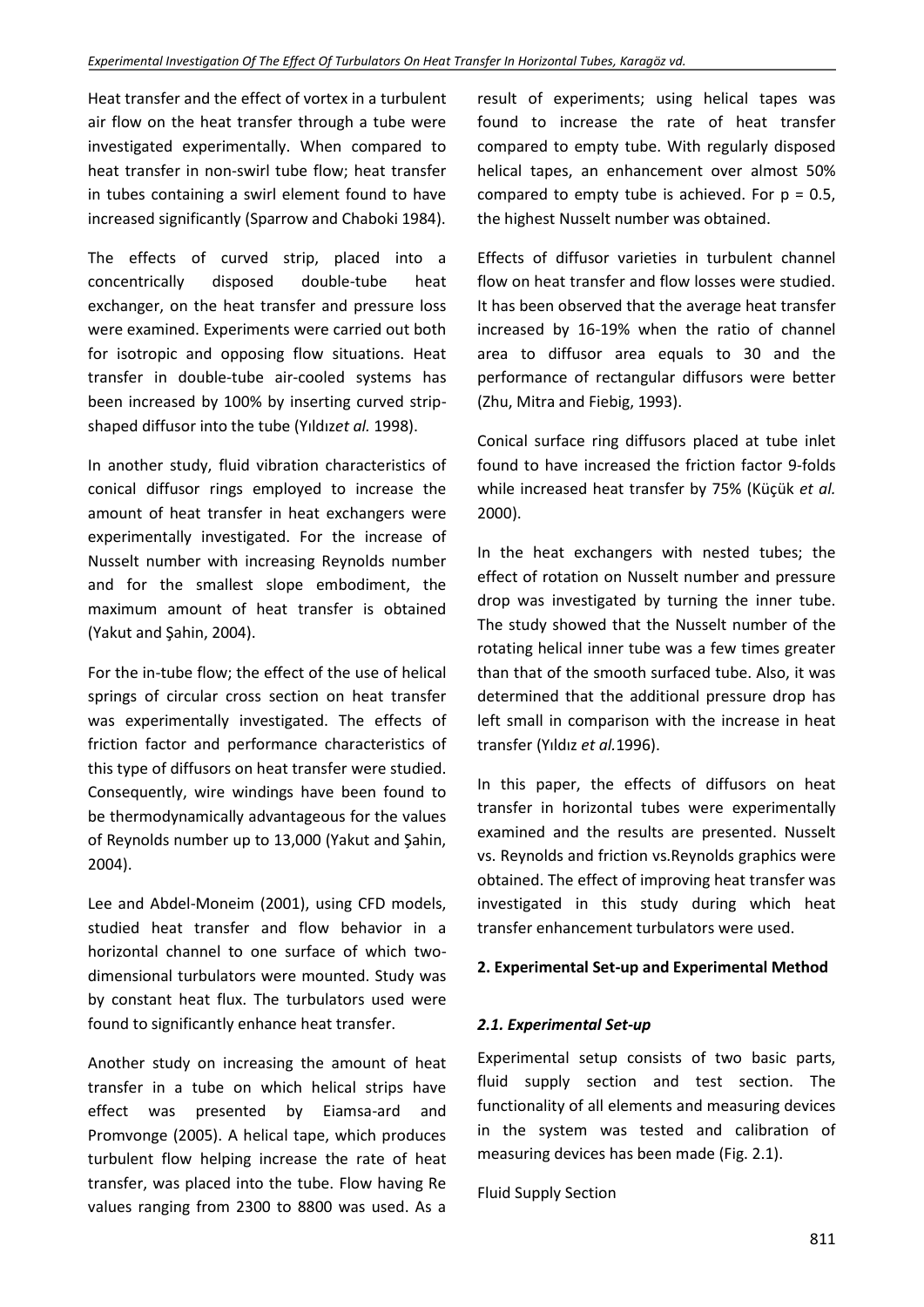Fluid supply section is composed of pump, flow rate regulating valve, stabilizing tank, flow meter and a heat exchanger that is used to keep fluid entering the system at a certain temperature. Fluid supply section ensures that water is brought to tube inlet conditions.

#### Test Section

Test section is where single phase flow occurs. Test section consists of; fluid inlet control valve, heater test tube, a 40 kW DC power supply that supplies required power to the heater test tube, bourdon type pressure gauge, thermocouple and pressure transducer. At test tube portion, located bourdon type pressure gauge, pressure transducers and temperature measuring element. Bourdon type manometer measured the pressure of the system. The pressure transducers employed at inlet and outlet of the system were used to measure the pressure loss. Five different flow rates were used in experimental studies (205-307-409-511-615 l/hour). Inlet temperature of the fluid before entering the test section was measured by a T-type thermocouple.

Test tube is a Cr-Ni (316 L) tube with a length of 1020 mm, outer diameter of 17 mm and inner diameter of 12.7 mm. Out of 24 pieces 0.25 mm diameter copper-constantan T-type thermocouples; 22 employed to measure the surface temperature of the test tube and 2 to measure inlet and outlet fluid temperatures. Of thermocouples attached to the test tube wall; 11 were fastened to the top wall and 11 to the bottom wall, all arranged at equal intervals at the outer surface of the test tube.

6 different heat transfer surface configurations were used in order to determine the effect of enhancement of heat transfer through horizontal tubes. Heat transfer surfaces and their characteristics are given in Table 2.1 and Fig. 2.2 shows images of heat transfer enhancement turbulators.



**Figure 2.1.** Schematic view of experimental set-up



**Figure 2.2.** Heat transfer enhancement turbulators

As shown in Table 2.1, heat transfer surfaces are characterized by effective diameter. Effective diameter is calculated using the following equation.

$$
d_e = \sqrt{\frac{4V'}{\pi L}}
$$
\n(3.1)

Whereas  $V'$  is net internal volume of tube, and L is the length of tube.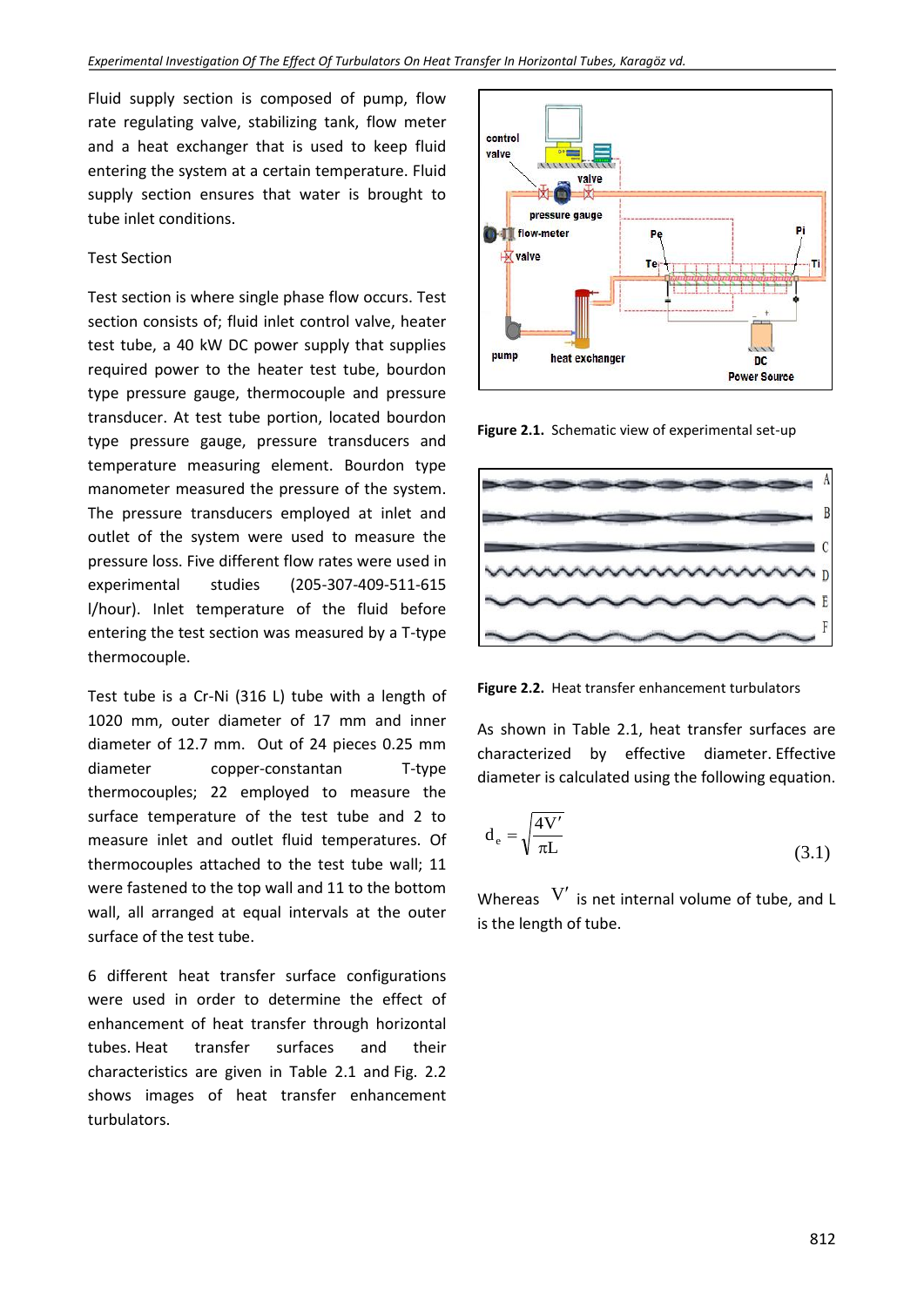**Table 2.1.** Heat transfer surface configurations and characteristics

| Code | Definition                | <b>Fffective</b>  |
|------|---------------------------|-------------------|
|      |                           | Diameter          |
| x    | Empty tube                | $12.7 \text{ mm}$ |
| A    | Strip having 115 mm pitch | 12.31 mm          |
| B    | Strip having 215 mm pitch | 12.32 mm          |
| C    | Strip having 315 mm pitch | 12.33 mm          |
| D    | Spring having 23 mm pitch | 12.35 mm          |
| F    | Spring having 43 mm pitch | 12.49 mm          |
| F    | Spring having 63 mm pitch | 12.63 mm          |

Studies on the establishment of the experimental system can be summarized as follows:

A 1020 mm long, 12.7 mm in diameter steel tube made of Cr-Ni (316L stainless steel) was used as the test tube in the system.

Stabilizing tank is made of such material durable to required operating pressure.

Power supply, is used to provide the required thermal energy in the heater test tube.

Pressure extruder was used to ensure the required test pressure in the system. Differential pressure meter connected to the inlet and outlet is used to measure the pressure differential.

- (1) A magnetic flow meter was mounted to the system for measuring the flow rate of fluid entering the system.
- (2) Data received from thermocouples, pressure transducers and turbine type flow meter was transferred to the computer via Advantech brand PC-lab card.
- (3) One pump was employed for the purpose of circulating water in the system
- (4) One heat exchanger was used in the test tube to ensure that water entered at desired temperature.

### **3. Calculation Method**

Nusselt number (Nu), the friction factor (f) and Reynolds Number (Re) is calculated using the data obtained experimentally.

Accordingly, the heat supplied to the system, voltage and current of the DC power supply were read directly. The heat is provided by mounting the positive and negative poles of the DC power supply to the input and output of the test probe. Thanks to these poles, electricity is supplied to the test tube. The fact that the test tube is Cr-Ni allows the electric current supplied to the system to turn into heat (Figure 2.1).Here from the amount of heat supplied to the system can be calculated using following formula;

$$
Q = VI\sqrt{3} \tag{3-1}
$$

Likewise; the heat transferred to the fluid from the surface can be expressed as;

$$
Q = hA(Tw - Ts) \tag{3-2}
$$

Whereas; A is the inner surface area of the tube; Ts, the average temperature of the water expressed as ((Ti + Te) / 2); and Tw is the average of wall temperatures measured from 22 points of the tube wall. With the help of heat transfer coefficient obtained from above expression; Nusselt Number is determined using;

$$
Nu = \frac{hD}{k} \tag{3-3}
$$

Whereas D is the diameter of the inner tube, and k is the thermal conductivity coefficient of water. Friction factor (f) was practically expressed as;

$$
\Delta P = f \frac{L}{D} \left( \frac{1}{2} \rho V^2 \right)
$$
 (3-4)

And Reynolds number can be found by below correlation.

$$
Re = \frac{\rho V D}{\mu}
$$
 (3-5)

Whereas V is characteristic fluid velocity, D is characteristic diameter, μ is fluid viscosity, and ρ is the fluid density.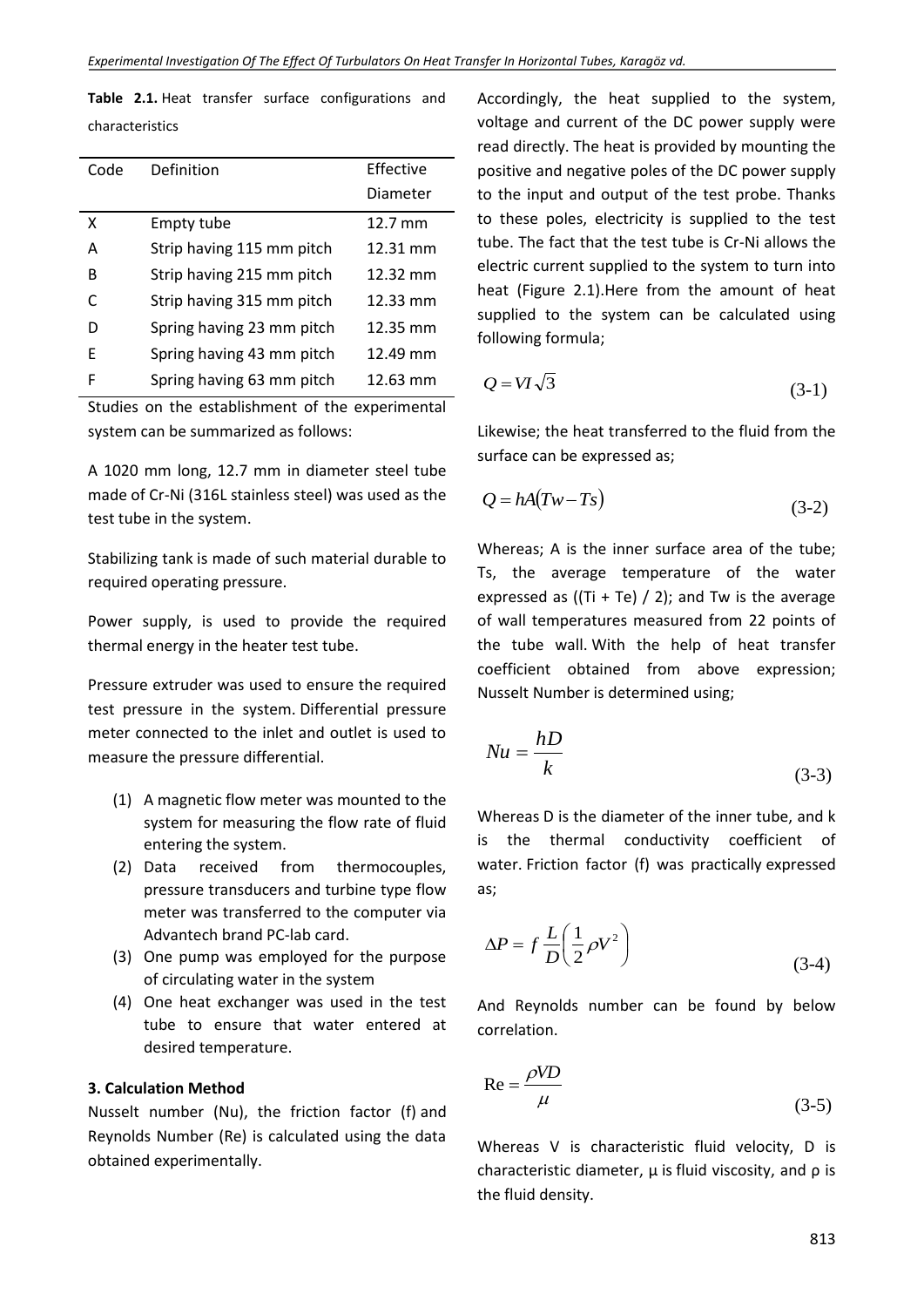#### **4. Results and Discussion**

In this section, findings obtained in experimental studies were evaluated and results were prepared in a graphical environment. Results were examined into two sub-sections, flow in an empty tube and flow in tubes in which enhancement turbulators were used.In this study, it is seen that the spring element turbulators are more efficient than the twisted element turbulators.In subsequent studies, testing of the smaller steps with twisted turbulators would produce different results.The effects of the turbulators with different steps on the heat transfer were investigated, and especially the turbulence in the form of 63 mm spring and 215 mm B twisted were found to have equal Nu numbers in all Reynolds numbers. However, the f values differed significantly. The turbulator with the 63mm nominal f value is a very low value, which means lower pumping power. This is one of the most important results of this study.

#### *4.1. Flow in Empty Tube*

Figure 4.1 shows experimental results obtained from flow in empty tube. As Fig. 4.1 suggests, obtained results are in concordance with results given in the literature. Increase of Nusselt number with increasing Reynolds number is what was expected. Correlation for Nusselt number obtained for experimental operating conditions is Nu=0,0151.Re  $^{0,8067}$  Pr $^{(1/3)}$ . When compared to the following correlation; this correlation is deemed to be appropriate in terms of Engineering.

Colburn : Nu = 0,023.Re0,8.Pr1/3 (4-1)

Dittus-Boelter : Nu = 0,023.Re<sup>4/5</sup>.Pr<sup>0,3</sup> (4-2)

$$
Re^{4/5} Pr^{0,3}
$$



**Figure 4.1.** Nu-Re variation for empty tube

Experimental results obtained from empty tube are shown in Fig. 4.2. Fig. 4.2 also suggests that f-Re

relations are in compliance with those in the literature. Reduction in f with the increase in Reynolds number was an expected result. In Fig. 4.2, it was observed that the initial values were greater than Blasius equation. The reason for this was due for the inability to precisely read the pressure drop values in low speed. Furthermore, when considered that precision in Blasius equation is 25%, this error level is normal to be expected.



**Figure 4.2.** f- Re variation for empty tube

#### *4.2. Flow in Tubes Having Diffusors*

As seen in Fig. 4.3, Nu-Re variations for empty tube and three spring-shaped diffusors having different pitchs are provided. With diffusor having 23mm pitch; for all Reynolds numbers the highest Nusselt numbers are obtained. When ordered by Nusselt number,  $Nu_{23mm}$  spring >  $Nu_{43mm}$  spring >  $Nu_{63mm}$  spring > Nu<sub>empty tube</sub> is observed. When all diffusors were compared, Nusselt numbers are also increasing with increasing Reynolds number. This is because of the formation of turbulence in the tube and the resulting increase in the number of Nu (Guo, Fan, Zhang and Liu, 2011).



**Figure 4.3.** Nu-Re variation of spring-shaped diffusors compared to empty tube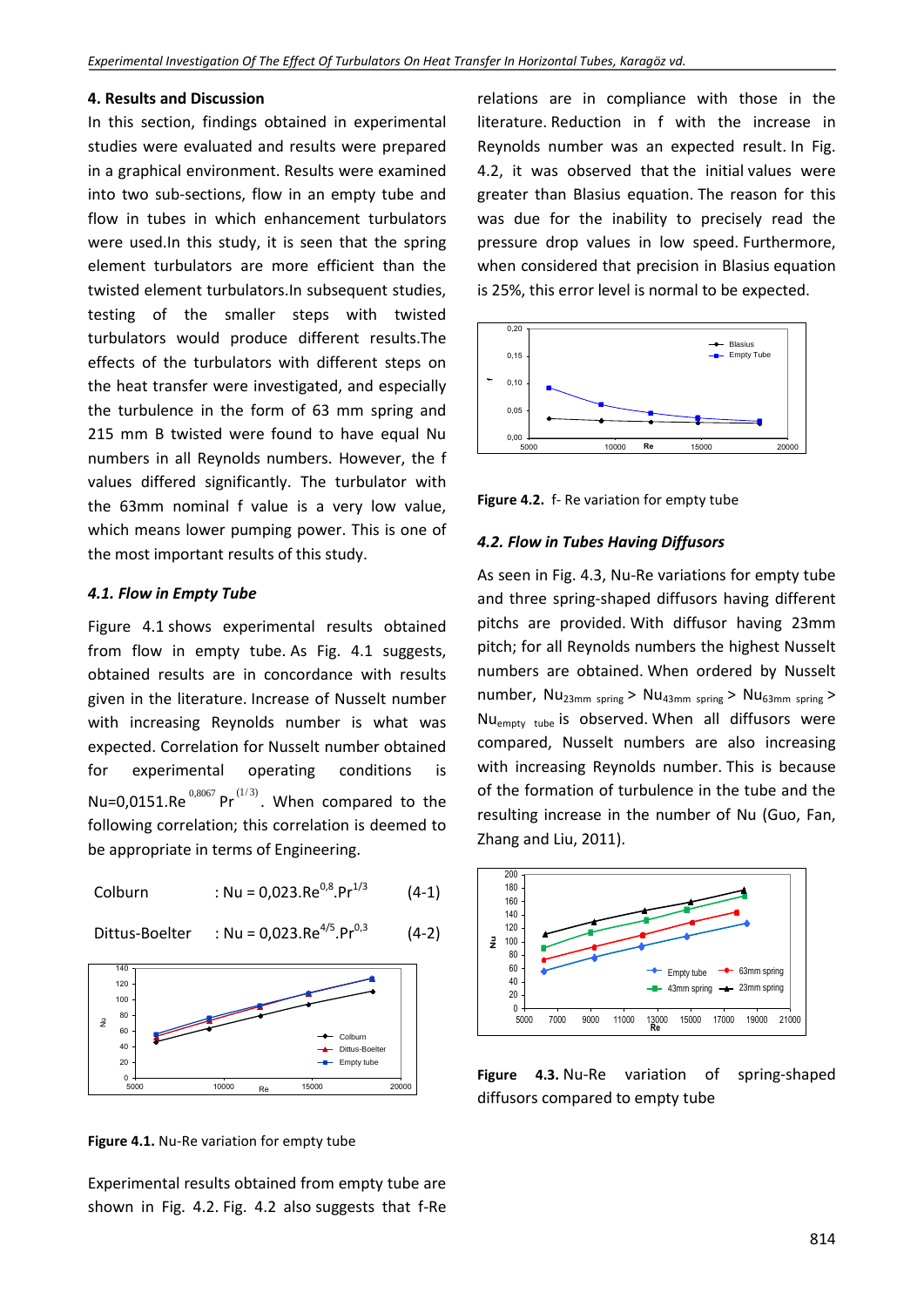

**Figure 4.4.** f-Re variation of spring-shaped diffusors compared to empty tube

In Figure 4.4, provided are variation of friction coefficient against Re for empty tube and three spring-shaped diffusors having different pitches. A certain increase in friction coefficient is observed when each diffusor inserted were compared to empty tube. Spring-shaped diffusor having 23 mm pitch had the greatest friction coefficient for all Reynolds numbers. When ordered by friction coefficient,  $f_{23mm$  spring >  $f_{43mm}$  spring >  $f_{63mm}$  spring > f empty tube is observed. The increase of the pitch of spring led the formation of turbulence which leads the liquid to more contact tube wall and increased f.



**Figure 4.5.** Nu-Re variation of twisted-tape-shaped diffusor compared to empty tube

In Fig. 4.5, provided are variation of Nu against Re for empty tube and three twisted-tape-shaped diffusors having different pitches. For diffusor having 115 mm pitch; greatest Nusselt numbers were obtained for all Reynolds numbers. When ordered by Nusselt numbers, Nu 115mm twisted-tape > Nu 215mm twisted-tape > Nu 315mm twisted-tape > Nu empty tube is observed. When all diffusors were compared, Nusselt numbers are also increasing with increasing Reynolds number. This is because of the formation of turbulence in the tube and the resulting increase in the number of Nu (Eiamsa-ard S., Thianpong and Eiamsa-ard P., 2010).





Figure 4.6, provided are variation of friction coefficient against Re for empty tube and three twisted-tape-shaped diffusors having different pitches. A certain increase in friction coefficient is observed when each diffusor inserted were compared to empty tube. Diffusor having 115mm pitch had the greatest friction coefficient for all Reynolds numbers. When ordered by friction coefficient,  $f_{23mm \text{ twisted-tape}} > f_{43mm \text{ twisted-tape}} > f_{63mm}$ twisted-tape  $>$  f empty tube is observed. The increase of the pitch of tape led the formation of turbulence which leads the liquid to more contact tube wall and increased f.



**Figure 4.7.** Nu-Re variation of twisted-tape-shaped and spring-shaped diffusors compared

In Fig. 4.7, provided are Nu-Re variation of twistedtape-shaped and spring-shaped diffusors. Highest Nusselt number was obtained with spring-shaped diffusor having 23mm pitch for all Reynolds numbers. When ordered by Nusselt numbers, Nu 23mm spring > Nu 43mm spring > Nu 115mm twisted-tape > Nu 63mm spring  $=$  Nu 215mm twisted-tape > Nu 315mm twisted-tape is observed. For all Reynolds numbers, almost equal numbers of Nu is observed for both 215 mm pitched twisted-tape and 63 mm pitched spring.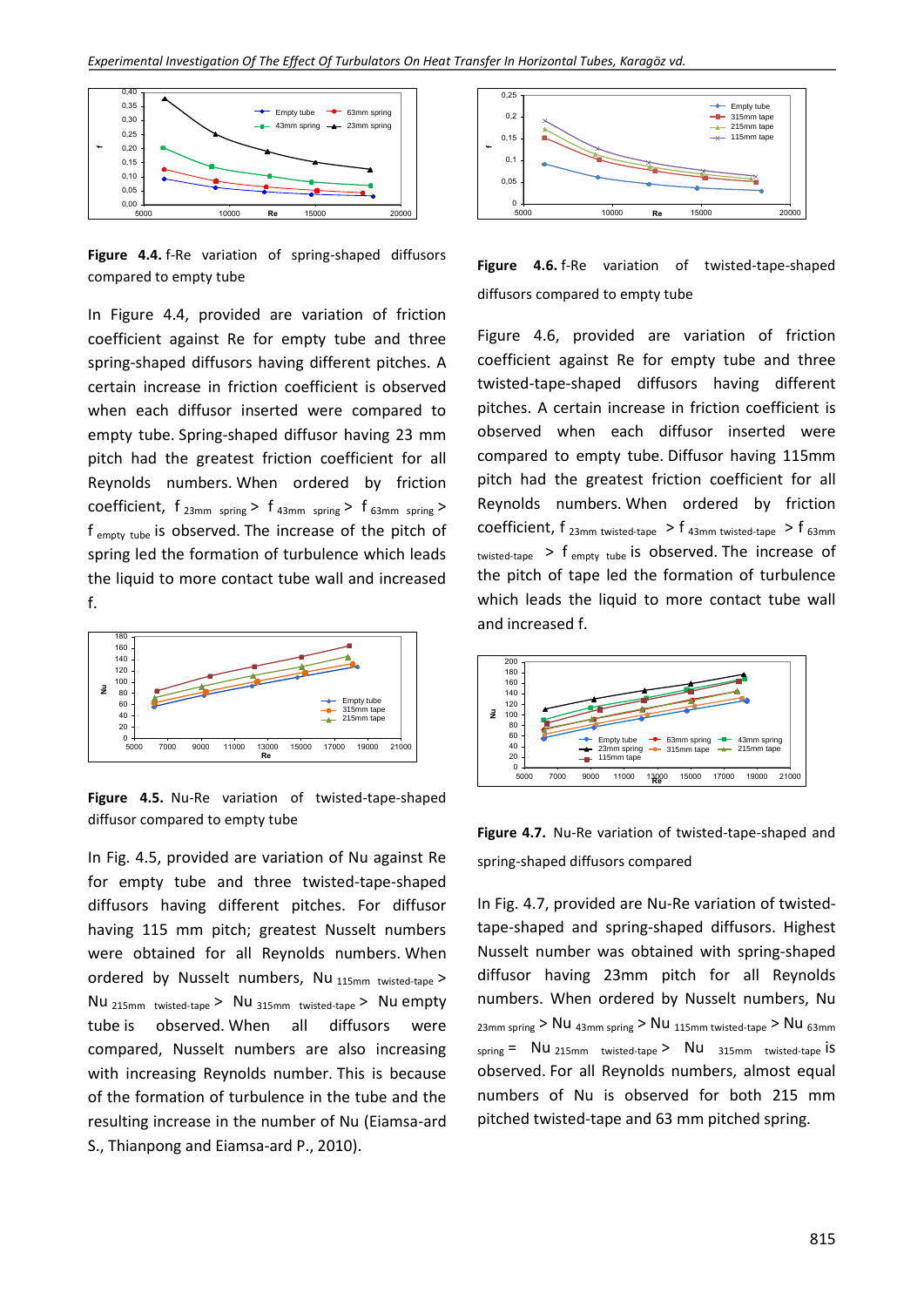

**Figure 4.8.** f-Re variation of twisted-tape-shaped and spring-shaped diffusors compared

In Fig. 4.8 provided is variation of friction coefficient against Reynolds number for springshaped and twisted-tape-shaped diffusors. 23mm pitched spring-shaped diffusor had the greatest friction coefficient for all Reynolds numbers. When ordered by f; f  $_{23mm}$  spring > f  $_{43mm}$  spring > f  $_{115mm}$  twisted- $_{\text{tape}}$  > f  $_{\text{215mm}}$  twisted-tape > f  $_{\text{315mm}}$  twisted-tape > f  $_{\text{63mm}}$  spring iS observed. Herein observed, increase in pitch of both springs and twisted-tapes led to formation of turbulence which leads the liquid to more contact tube wall and increased f.

### **5. Conclusions**

In this experimental study, six different type of fins which would create turbulence in the flow were inserted into the tubes and experiments were carried out for constant heat flux for five different Reynolds numbers (Re) to examine the friction coefficient (f) and Nusselt number (Nu). Results are given itemized below;

- (1) The correlation of number of Nu obtained in experimental studies is in concordance with those in the literature.
- (2) With 23mm pitched spring-shaped diffusor, greatest Nusselt numbers were obtained for all Reynolds numbers. When Nusselt numbers for empty tube and spring-shaped diffusors are put in order;
- (3) Nu 23mm spring > Nu  $_{43mm}$  spring > Nu  $_{63mm}$ spring > Nu empty tube is observed.
- (4) When all diffusors compared to empty tube, Nusselt numbers were also increasing with increasing Reynolds number.
- (5) 23mm pitched spring-shaped diffusor had the greatest friction coefficient for all Reynolds numbers. When ordered by f;  $f_{23mm}$  spring >  $f_{43mm}$  spring >  $f_{63mm}$  spring >  $f_{empt}$  $_{tube}$  is observed.
- (6) 115mm pitched twisted-tape-shaped diffusor had greatest Nusselt numbers for all Reynolds numbers. When ordered buNusselt number, Nu 115mm twisted-tape > Nu 215mm twisted-tape> Nu 315mm twisted-tape > Nu empty tube is observed.
- (7) When each diffusor inserted was compared to empty tube, a certain increase in friction coefficient is observed.
- (8) 115mm pitched twisted-tape-shaped diffusor had greatest friction coefficient for all Reynolds number. When ordered by f,  $f_{115mm$  twisted-tape >  $f_{215mm}$  twisted-tape >  $f_{315mm}$ twisted-tape  $> f$  empty tube is observed.
- (9) When analyzed in terms of types of diffusors; it is observed that spring-shaped diffusor having 23mm pitch had greatest Nusselt number for all Reynolds numbers. When ordered by Nu; Nu 23mm  $_{spring}$  >  $Nu_{43mm}$   $_{spring}$  >  $Nu_{115mm}$  twisted-tape > Nu  $_{63mm}$  spring = Nu  $_{215mm}$  twisted-tape > Nu  $_{315mm}$ twisted-tape > Nu empty tube is observed.
- (10) 215 mm pitched twisted-tape and 63 mm pitched spring had almost equal numbers of Nu for all Reynolds numbers. 63mm pitched spring is preferable for lower friction coefficient.
- (11) 23mm pitched spring-shaped diffusor had greatest friction coefficient for all Reynolds numbers. When ordered by f;  $f_{23mm spring}$  >  $f_{43mm}$  spring >  $f_{115mm}$  twisted-tape >  $f_{215mm}$  twisted- $_{\text{tape}}$  > f<sub>315mm</sub> twisted-tape > f<sub>63mm spring</sub> is observed.

# **Nomenclature:**

- $\mu$ *fluid viscosity(kg/m.s)*
- *V fluid velocity(m/s)*
- *f Friction factor*
- *D Diameter(mm)*
- $\rho$ *Fluid density(g/cm<sup>3</sup> )*
- *Re Reynolds Number*
- *V Internal volume of tube(mm)*
- *Length of tube(mm)*